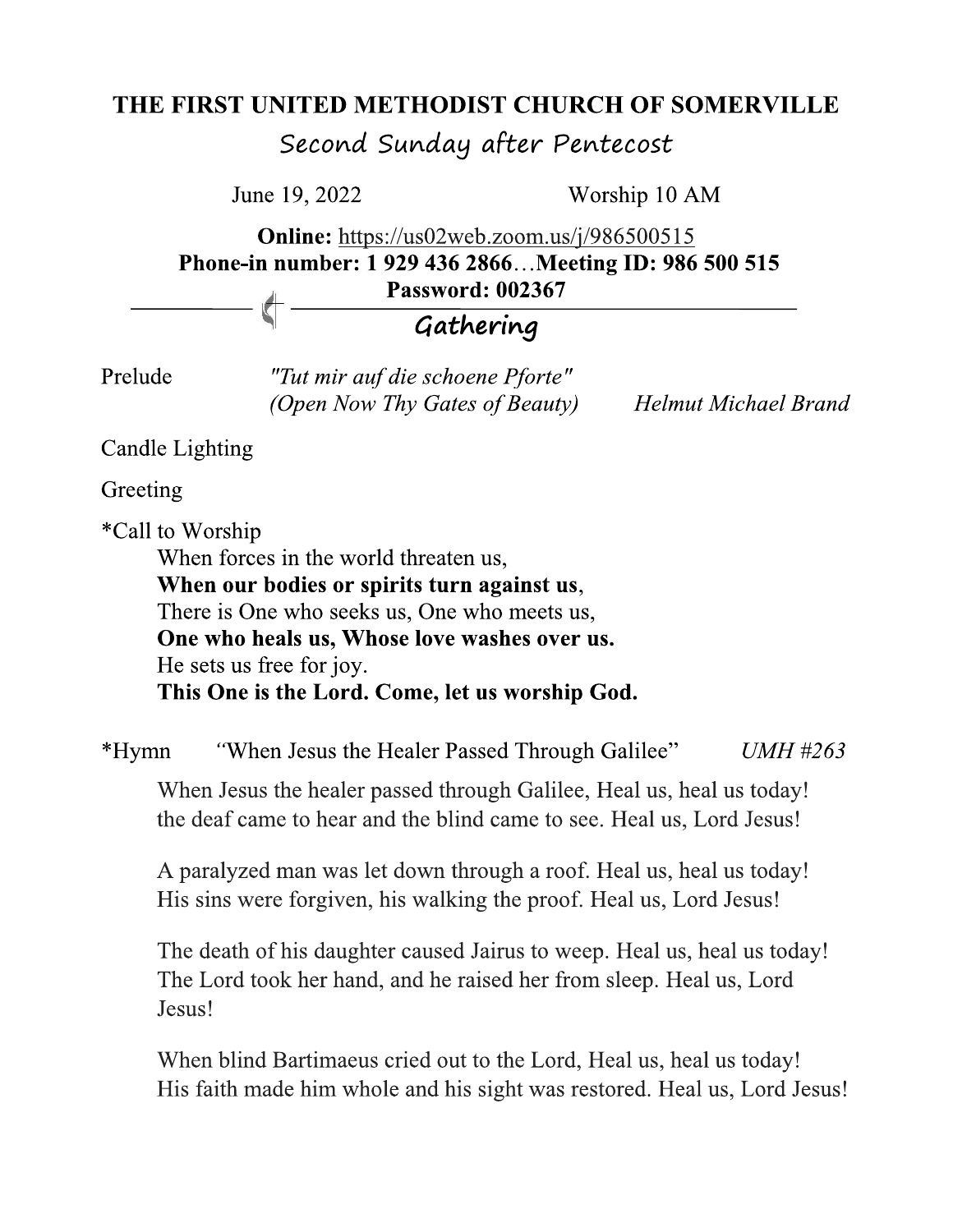The lepers were healed and the demons cast out. Heal us, heal us today! A bent woman straightened to laugh and to shout. Heal us, Lord Jesus!

The twelve were commissioned and sent out in twos Heal us, heal us today! make the sick whole and to spread the good news. Heal us, Lord Jesus!

There's still so much sickness and suffering today. Heal us, heal us today! We gather together for healing and pray: Heal us, Lord Jesus!

\*Invocation

Almighty God, ruler of all things seen and unseen, through your Son, Jesus Christ and the Holy Spirit, you show your power and mercy. You cast out evil, tear down walls of division, comfort and challenge your people, and show signs of your kingdom coming into the world. Grant that we may lift up the discouraged, strengthen the doubting, and join with all who seek to thank you for your goodness. Glory be to you, O God.

Prayer of Confession

Holy One, God Most High, grant us faith to confess our sins and seek your mercy. There are barren places in our lives where we have wandered far from you. We have listened to voices who distracted us from your call. We have submitted to powers competing for our loyalty to you. We have not taken the hand you offer to lead us out of godforsakenness, and into your holy ways. God our Savior, forgive us. Quench our thirst for you from the Rock of our salvation. Let your love well up in us unto eternal life. Let us enter into your kingdom, then send us out to serve you by the power of the Holy Spirit, in the name of your son, Jesus Christ. Amen.

Silent Prayers of Confession

#### **Words of Assurance**

Christ Jesus is the bread of life, manna come down from heaven. Christ covers us with baptismal waters, so that our lives are hidden in him. This Jesus, the Son of the Most High God, is sovereign even over the powers of evil, so that his reign brings freedom and joy. Therefore, I declare to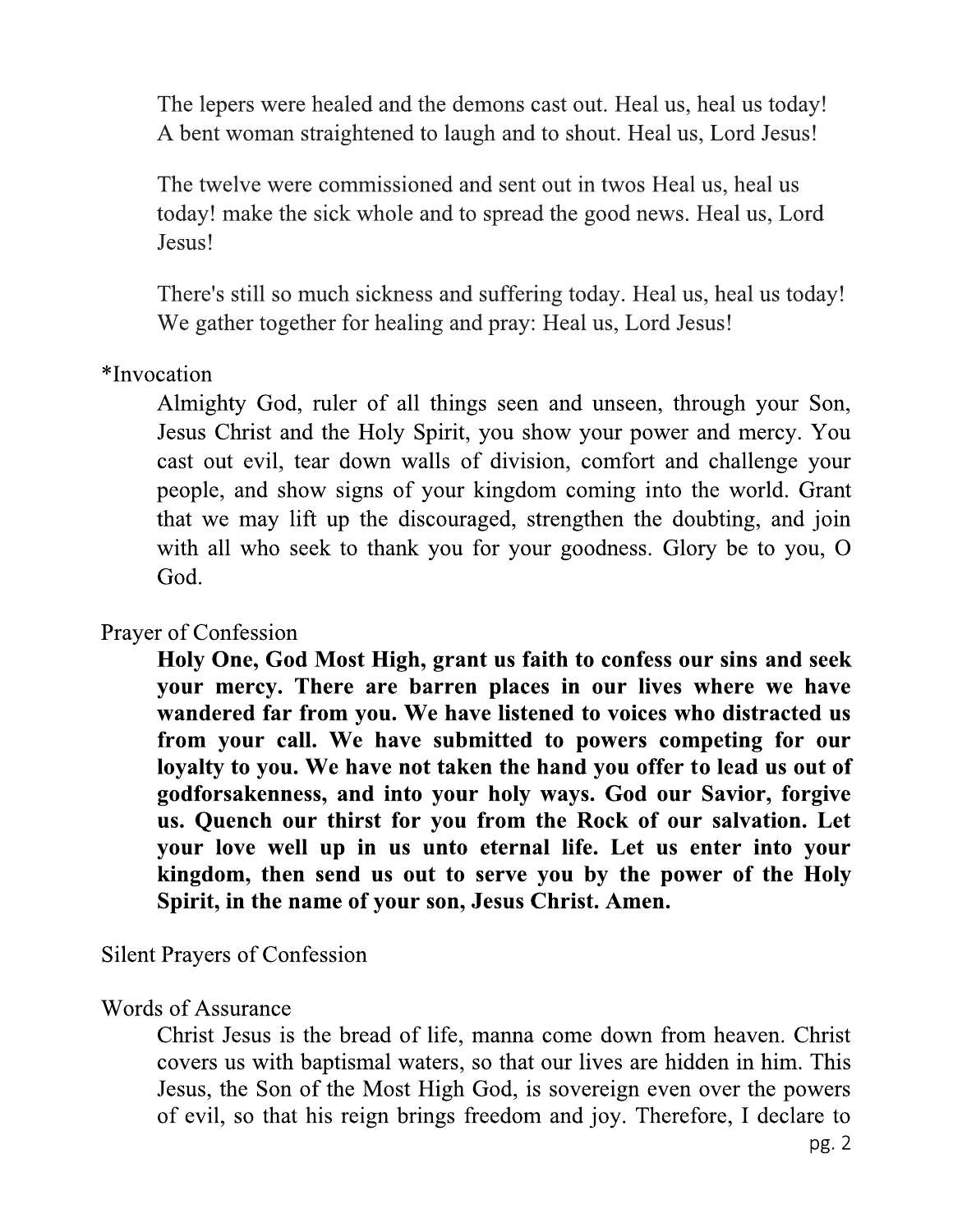you by the power of the Holy Spirit, in Jesus Christ our sins are forgiven. Amen.

### Proclamation and Response

Time for Young Disciples

Prayer for Illumination

Holy, Holy, Holy One, Your words feed us, The Word frees us, And the Spirit gives us life. Grant our ears an appetite for hearing and our spirits strength for loving you. Amen.

| Scripture Lessons | 1 Kings 19:1-15a | pew Bible page 322 |
|-------------------|------------------|--------------------|
|                   | Luke 8:26-39     | pew Bible page 941 |

\*Hymn "As the Deer"

> As the deer pants for the water, so my soul longs after you. You alone are my heart's desire, And I long to worship you.

You alone are my strength, my shield; to you alone will my spirit yield. You alone are my heart's desire, and I long to worship you.

#### Sermon

**Offertory Prayer** 

God gives us more than enough for our journey of faith. Let us present our tithes and offerings so that others may know their blessings and give thanks to God.

Offering (online giving through Zelle: *givingtofumc@gmail.com* or you can simply mail your donation check, or drop off it off in the church's side-door mail slot).

**TFWS** #2025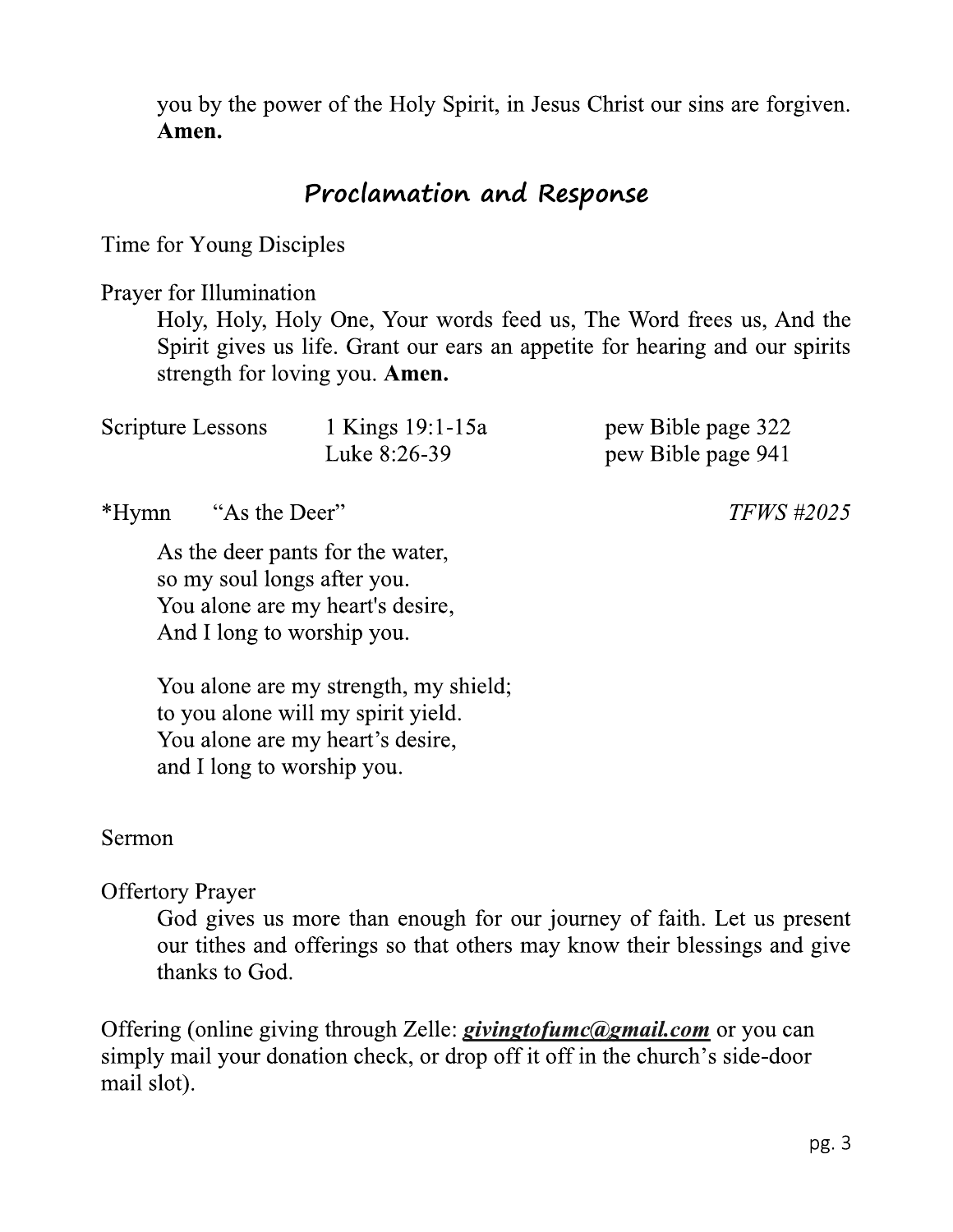\*Doxology "Praise God, from Whom All Blessings Flow"

Praise God, from whom all blessings flow; praise him, all creatures here below; praise him above, ve heavenly host; praise Father, Son and Holy Ghost. Amen.

**Joys and Concerns** 

**Pastoral Prayer** 

## Sacrament of the Lord's Supper

Sacrament of Holy Communion

Invitation

Thanksgiving and Consecration

The Lord be with you. And also with you. Lift up your hearts. We lift them up to the Lord. Let us give thanks to our Lord. It is right to give our thanks and praise. It is right, and a good and joyful thing... (remembering God's acts of mercy and salvation...)

And so, with your people on earth and all the company of heaven, we praise your name and join their unending hymn:

Holy, holy, holy Lord, God of power and might, Heaven and earth are full of your glory. Hosanna in the highest. Blessed is he who comes in the name of the Lord. Hosanna in the highest.... (remembering Jesus and that first communion...)

And so, in remembrance of these your mighty acts in Jesus Christ, we offer ourselves in praise and thanksgiving, as a holy and living sacrifice,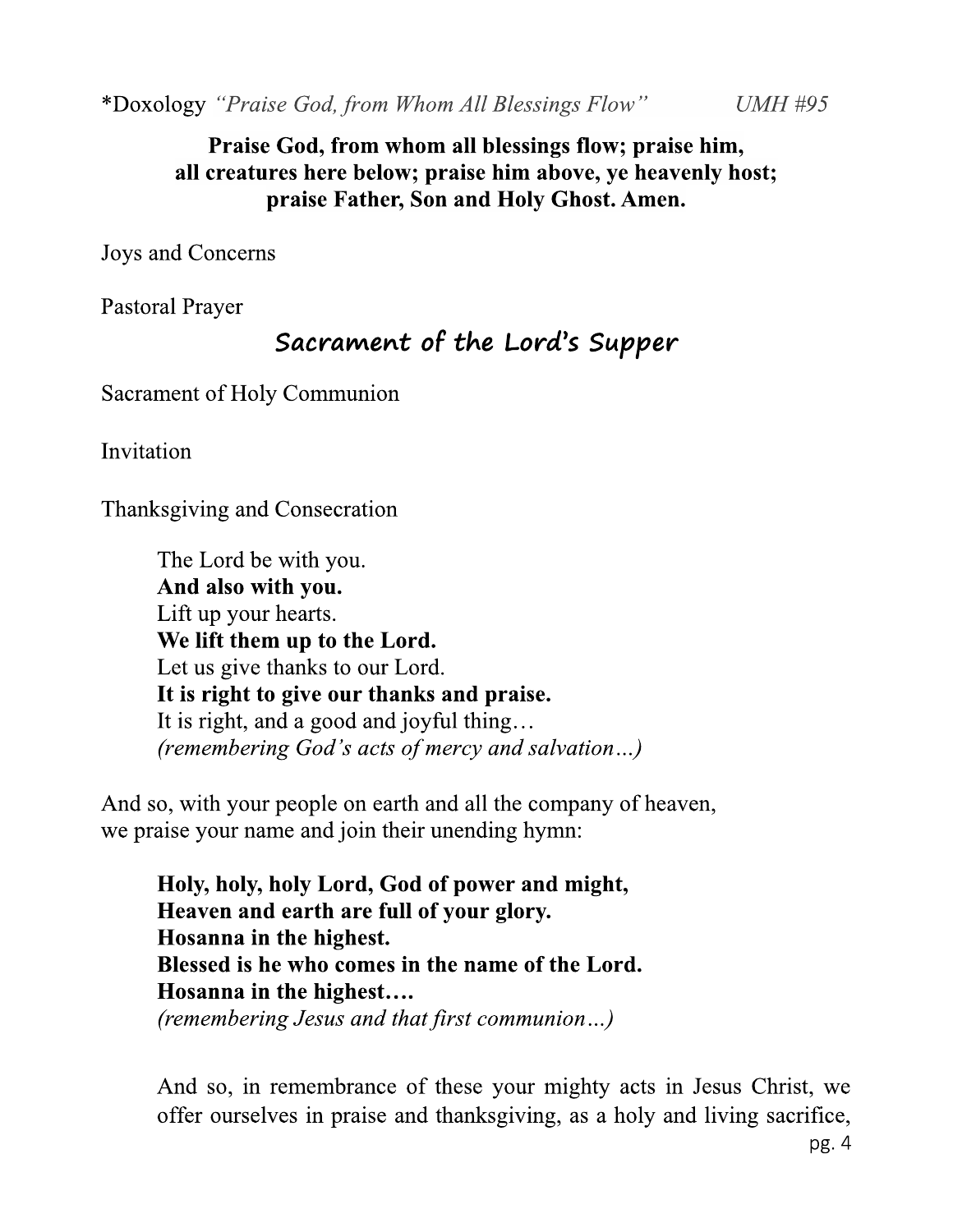in union with Christ's offering for us. As we proclaim the mystery of faith:

#### Christ has died; Christ is risen; Christ will come again.

(The words of consecration, praising the Holy Spirit and the Trinity...)

The Lord's Prayer

Our Father, who art in heaven, hallowed be thy name. Thy kingdom come, thy will be done on earth as it is in heaven. Give us this day our daily bread. And forgive us our trespasses as we forgive those who trespass against us. And lead us not into temptation, but deliver us from evil. For thine is the kingdom, and the power, and the glory, forever. Amen.

Sharing the Bread and Cup

Interlude Interlude for Communion: "Leaning on the Everlasting Arms", Mary Beth Williams

**Prayer after Receiving** 

Eternal God, we give you thanks for this holy mystery in which you have given yourself to us. Grant that we may go into the world in the strength of your Spirit to give ourselves for others, in the name of Jesus Christ our Lord. Amen.

## Sending Forth

"Great is Thy Faithfulness" \*Hymn

**UMH #140** 

Great is thy faithfulness, O God my Father; there is no shadow of turning with thee; thou changest not, thy compassions, they fail not; as thou hast been, thou forever wilt be.

Refrain:

Great is thy faithfulness! Great is thy faithfulness! Morning by morning new mercies I see; all I have needed thy hand hath provided; great is thy faithfulness, Lord, unto me!